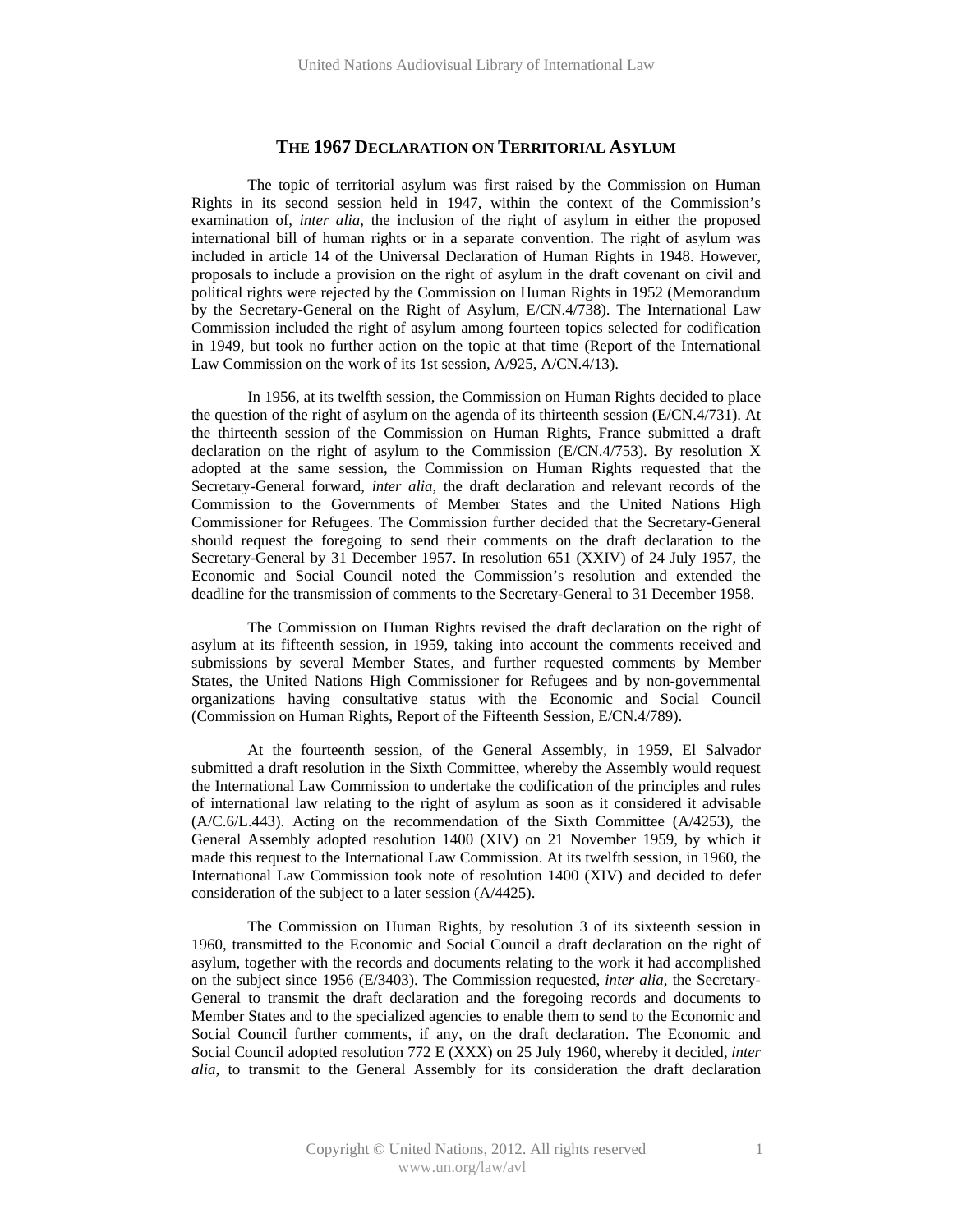prepared by the Commission, together with records of discussions of the subject in the Council and in the Commission, as well as the comments of Governments on the draft declaration at its various stages.

At both its fifteenth and sixteenth sessions, held in 1960 and 1961 respectively, the General Assembly assigned the draft declaration to its Third Committee, but the Third Committee each time was only able to hold a procedural discussion concerning the action to be taken on the draft declaration and to recommend to the General Assembly that the item be taken up at the following session. The General Assembly adopted this recommendation by its resolutions 1571 (XV) of 18 December 1960 and 1682 (XVI) of 18 December 1961.

At the seventeenth session of the General Assembly, in 1962, the topic of the right of asylum emerged as part of the Third Committee's discussions on the International Covenant on Civil and Political Rights, when the Union of Soviet Socialist Republics presented the text of a new article on the right of asylum for inclusion in the draft covenant (Report of the Third Committee, A/5365). France submitted a draft resolution that requested the Committee to defer consideration of this proposed draft article until after the Committee had considered the draft declaration on the right of asylum. The Committee decided to defer examination of the proposed draft article to the next session of the General Assembly. The draft article was ultimately not included in the final text of the International Covenant on Civil and Political Rights.

At the same session of the General Assembly, in 1962, following a general debate on the draft declaration on the right of asylum, the Third Committee examined the preamble and article 1, and adopted texts (A/5359). The General Assembly, by its resolution 1839 (XVII) of 19 December 1962, noting that the Third Committee had been unable to complete the draft declaration, decided to take up the item at its eighteenth session and to devote as many meeting as necessary to complete the task.

At the eighteenth session of the General Assembly, in 1963, the Third Committee did not consider the draft declaration due to lack of time (Note by the Secretariat, "Draft Declaration on the Right of Asylum", A/C.6/L.564). Furthermore, the item was not included on the General Assembly's agenda for its nineteenth session, in 1964.

At its twentieth session, in 1965, the General Assembly allocated the item concerning the draft declaration to the Sixth Committee, given the legal nature of the topic and the pressures of work within the Third Committee. Owing to a lack of time, the Sixth Committee was unable to consider the substance of the draft declaration at the twentieth session, but it did establish a working group to consider the declaration at the same session (Report of the Sixth Committee to the General Assembly, A/6163). The Working Group, which consisted of fifteen members, met four times (on 26 and 30 November, and on 2 and 6 December 1965). The Working Group focused its discussion on certain procedural questions, with the assumption – accepted by all members – that the draft declaration prepared by the Commission on Human Rights would continue to serve as a basis for the drafting of a text to be recommended to the General Assembly for adoption (A/C.6/SR.895). The Working Group submitted, on 7 December 1965, a draft resolution to the Sixth Committee (A/C.6/L.581), which the Committee adopted without discussion. The General Assembly adopted without amendment, on the recommendation of its Sixth Committee, the text proposed by the Working Group in resolution 2100 (XX) on 20 December 1965, whereby it decided*, inter alia*, to direct the Secretary-General to invite those Member States which had not yet done so to submit their comments on the draft declaration of the right of asylum before the twenty-first session of the General Assembly,